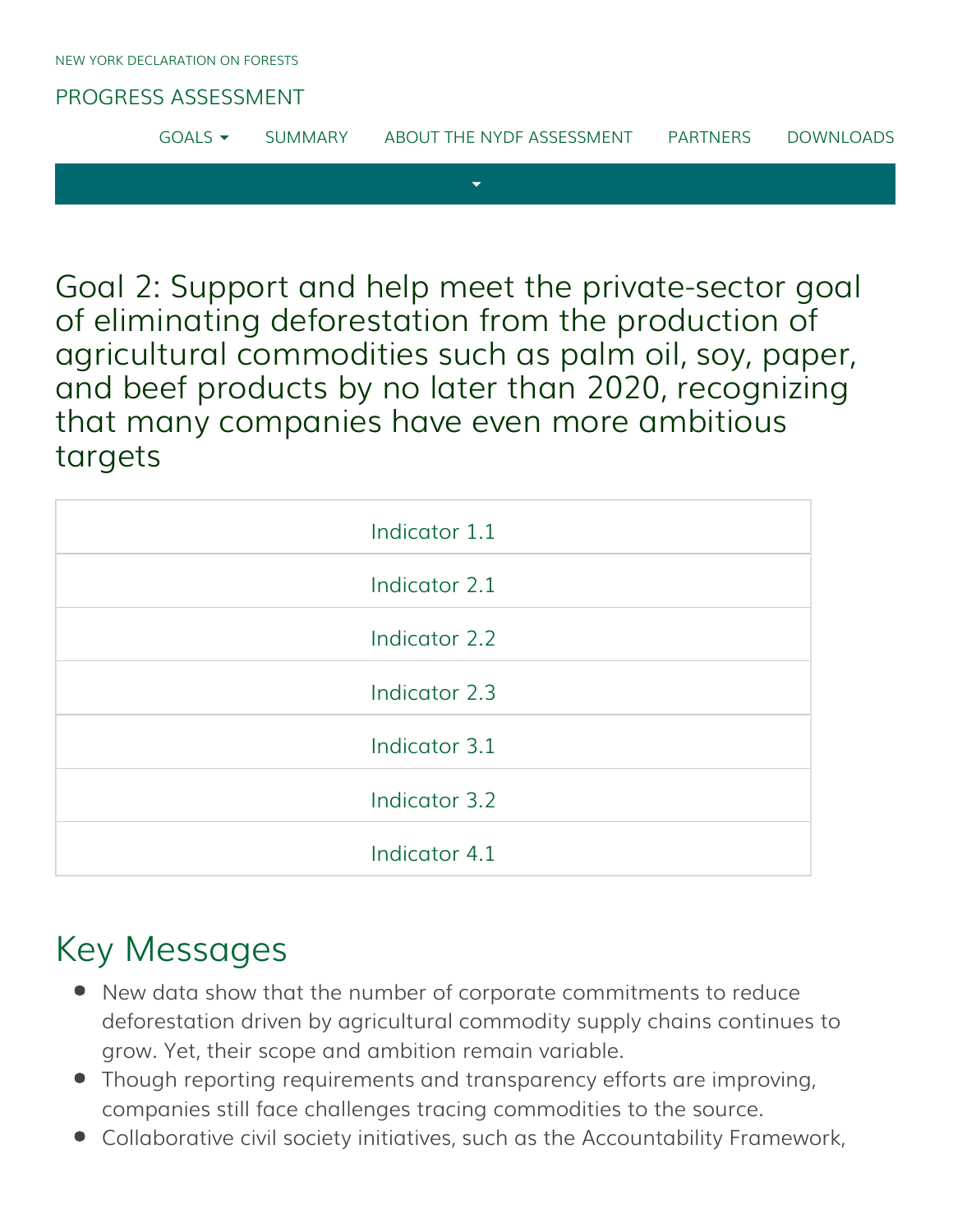seek to harmonize definitions and develop tools that enable commitments to be implemented and monitored.

Jurisdictional and landscape approaches indicate actors' willingness to collaboratively address the issue of deforestation in supply chains, while a number of pilot programs hold promise for the sustainable transformation of the agricultural sector.

# OVERVIEW OF GOAL AND INDICATORS

Last year, for the [2016 NYDF Progress Assessment](http://forestdeclaration.org/wp-content/uploads/2015/09/2016-NYDF-Goal-2-Assessment-Report1.pdf), we developed an assessment framework that provides a comprehensive tool for measuring progress towards Goal 2, based on four criteria. For the 2017 update we made a few minor revisions to this assessment framework to combine monitoring of progress and compliance in one indicator (Table 1).

#### Table 1: Indicators to track Goal 2

| <b>CRITERIA</b>                                               | <b>INDICATOR</b>                                                                                               |
|---------------------------------------------------------------|----------------------------------------------------------------------------------------------------------------|
| 1. Forest-related commitments by<br>companies                 | 1.1 Commitments by companies                                                                                   |
| 2. Implementation of private-sector<br>forest commitments     | 2.1 Adoption of policies<br>2.2 Traceability and monitoring of commodity sourcing<br>2.3 Reporting of progress |
| 3. Support by financial institutions<br>and the public sector | 3.1 Forest policies by financial institutions<br>3.2 Improvements in forest governance and public policies     |
| 4. Impact on deforestation                                    | 4.1 Reduction of deforestation associated with a particular<br>commodity                                       |

# FINDINGS

## Criterion 1: Forest-related commitments by companies

### <span id="page-1-0"></span>*Indicator 1.1: Commitments by companies*

As of August 2017, *Forest Trends' Supply Change Initiative* tracks the commodity-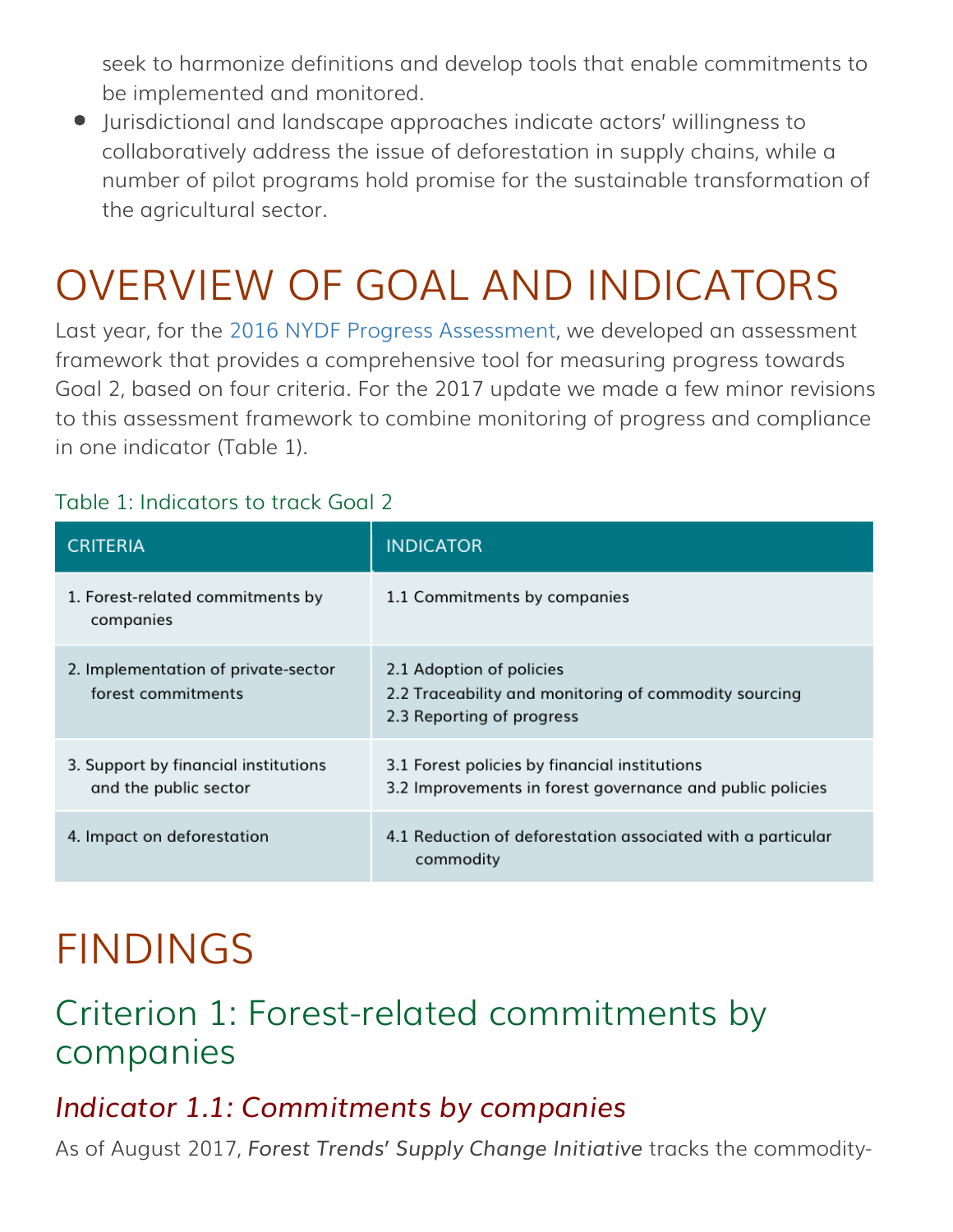driven deforestation commitments and policies of a growing list of nearly 900 companies which have cattle, palm, soy, or timber & pulp risk exposure. Four hundred and seventy one companies that have at least one commitment are then profiled on *Supply Change's* web platform [\(www.supply-change.org](http://www.supply-change.org/)), representing 785 commitments (Figure 1). This leaves hundreds of companies who are without commitment but have exposure to commodity-driven deforestation.

Companies in the cattle and soy sectors continue to lag behind their counterparts in making commitments as only a small share of companies that produce, process, trade, or source these commodities have made commitments. On the other hand, more than half of the companies that have exposure to palm and timber & pulp have made commitments, which correlates strongly with the availability and uptake of certification standards for these commodities. The majority of these companies use third-party certification schemes, such as Roundtable on Sustainable Palm Oil, Forest Stewardship Council, Programme for the Endorsement of Forest Certification, Roundtable on Responsible Soy, Rainforest Alliance / Sustainable Agriculture Network, and UTZ.



#### Figure 1: Forest-related commitments in different commodity supply chains

Source: Compiled by Climate Focus based on 2017 data presented on Supply-Change.org.

According to Forest 500, more than 40 percent of "powerbroker companies" in the palm oil and timber sectors have measures in place to avoid procuring commodities from primary, intact, natural and/or High-Conservation-Value (HCV) tropical forests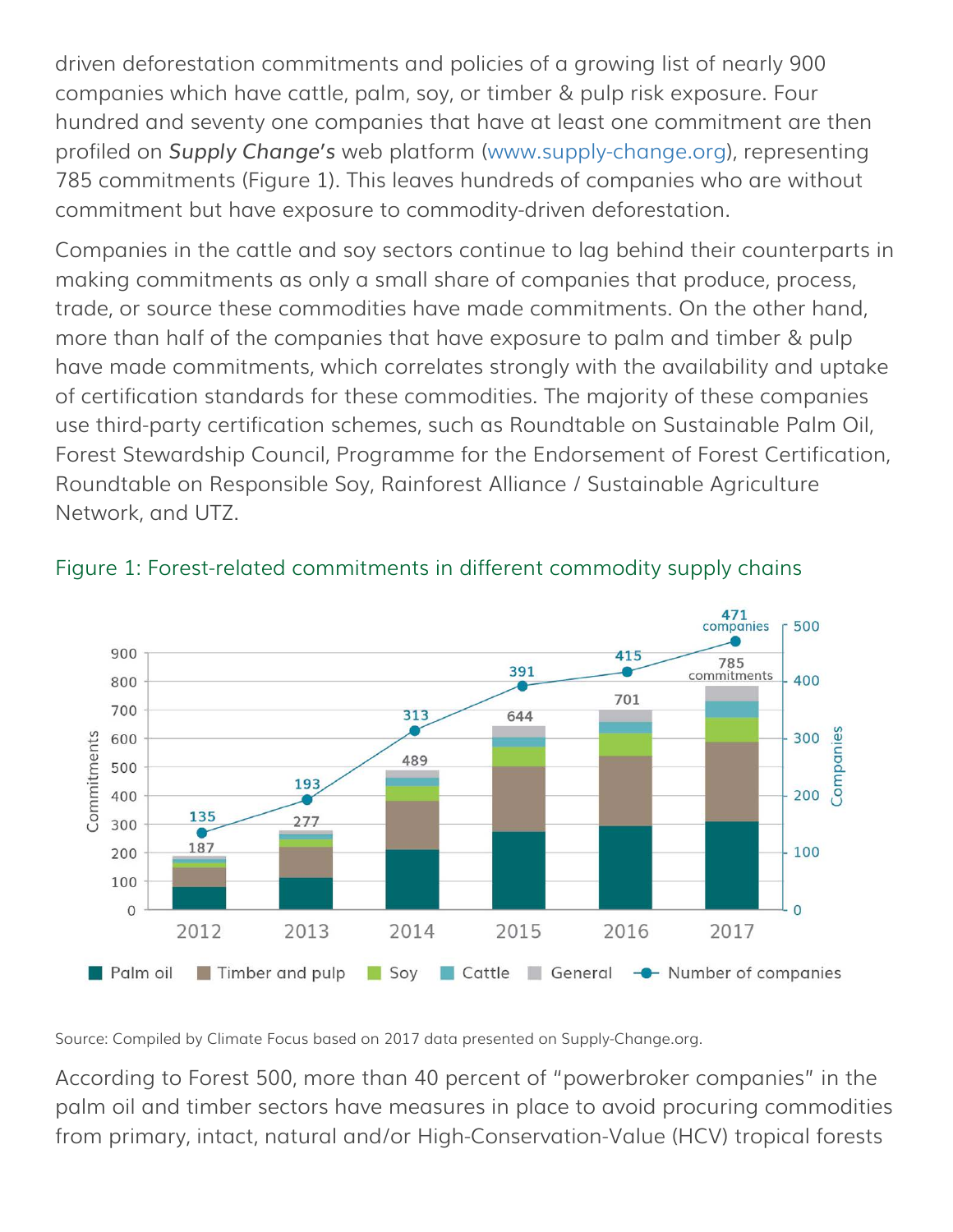or commitments to cover their production or procurement using a credible certification scheme. More than half (60 percent) had vague commitments to sustainability, sometimes referring to forests specifically but not excluding exploitation of priority forest types or committing to the use of credible certification schemes.<sup>[\[1\]](#page-11-0)</sup>

<span id="page-3-1"></span><span id="page-3-0"></span>For the palm oil sector, the Sustainable Palm Oil Transparency Toolkit (SPOTT) initiative provides comprehensive information on the land bank and market shares covered by company commitments. Data indicates that a major share of the sector has adopted commitments, and shows good performance based on SPOTT's ranking system.<sup>[\[2\]](#page-11-1)</sup> In the palm oil sector, one quarter of all companies that are listed with commitments on *Supply Change* belong to the group of influential Forest 500 companies. For timber and pulp, soy, and beef, the share is much lower: 16 percent, 13 percent, and 15 percent, respectively.<sup>[\[3\]](#page-11-2)</sup>

<span id="page-3-2"></span>In an analysis of data from *Supply Change's web platform*, we find that commitments continue to be highly variable, which often makes them difficult to understand. It is also difficult to compare their scope or ambition in meeting forest goals (Figure 2). Many commitments refer to vague, high-level objectives (e.g. for sustainability, responsibility, no deforestation). Some provide more tangible targets (e.g. relating to the share of certified products) or specify the approaches they have chosen to achieve their commitment (e.g. traceability to a certain point in the supply chain, compliance with certain policies). For most of these elements, additional detail is required to understand their relevance to deforestation.



#### Figure 2: Companies that mention specific targets and strategies in their commitments (percent)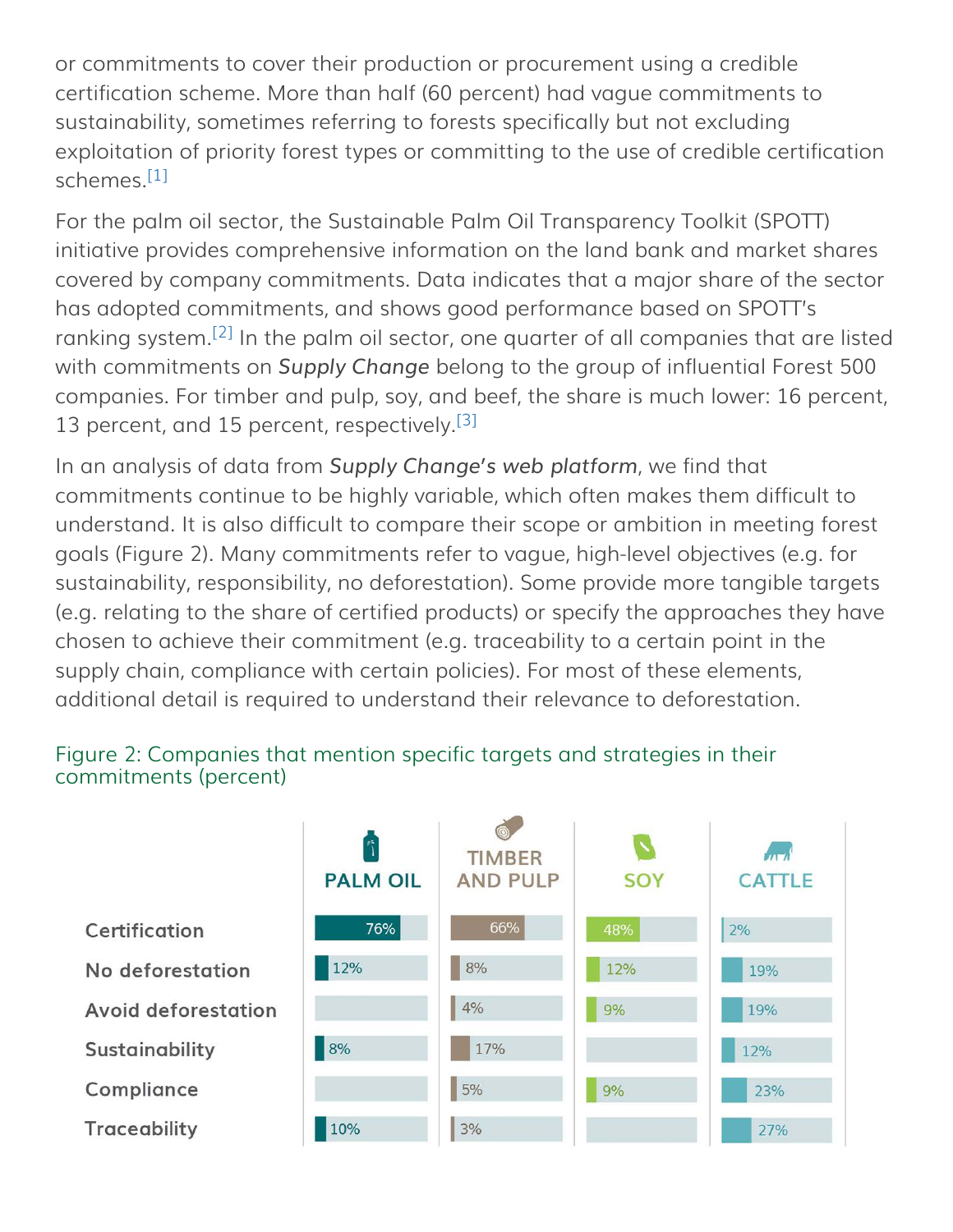Source: Climate Focus analysis based on 2016 data presented on Supply-Change.org.

Notes: The aggregate of percent is more than 100 percent as many companies refer to more than one element in their commitments. Total number of companies: Palm oil 277, Soy 86, Cattle 52, Timber and pulp 253.

New efforts to streamline commitments and align their implementation tools in order to improve traceability and transparency are evolving. For instance, a new coalition of civil society organizations in consultation with the private sector and governments is developing Accountability Framework for this purpose (Box 1).

#### Box 1: Aligning supply-chain commitments and implementation tools – The Accountability Framework

In response to the need for clear and consistent guidance on definitions, implementation, monitoring, verification, and reporting on supply-chain commitments, a coalition of leading environmental and social NGOs is developing the Accountability Framework in close consultation with companies, governments, and other stakeholders. The Framework is designed for companies, financial institutions, government agencies, reporting and tracking initiatives, implementation service providers, advocacy organizations, producers, and communities affected by commodity production to help:

- 1. Better align different implementation tools, systems, and initiatives relative to common definitions and norms
- 2. Develop effective implementation systems for regions and commodities where they are now lacking
- 3. Improve supply-chain management systems to translate commitments into steady progress on the ground
- 4. Improve the consistency and credibility of monitoring, verification, reporting, and claims
- 5. Strengthen the voice of producers, workers, communities, and their advocates in ensuring accountability to company commitments

The Framework is being developed in late 2017 and 2018, beginning with the global framework followed by more detailed good practices and guidance in an accompanying manual.

## Criterion 2: Implementation of private-sector forest commitments

### <span id="page-4-0"></span>*Indicator 2.1: Adoption of policies*

Recent data provided by CDP's forest program show that companies have taken some steps to operationalize their forest-related commitments. The large majority of companies that responded to CDP's disclosure request in 2016 had conducted an assessment of deforestation risks and opportunities for their business (Figure 3). Only a few companies (20 percent) across the four commodities, however, had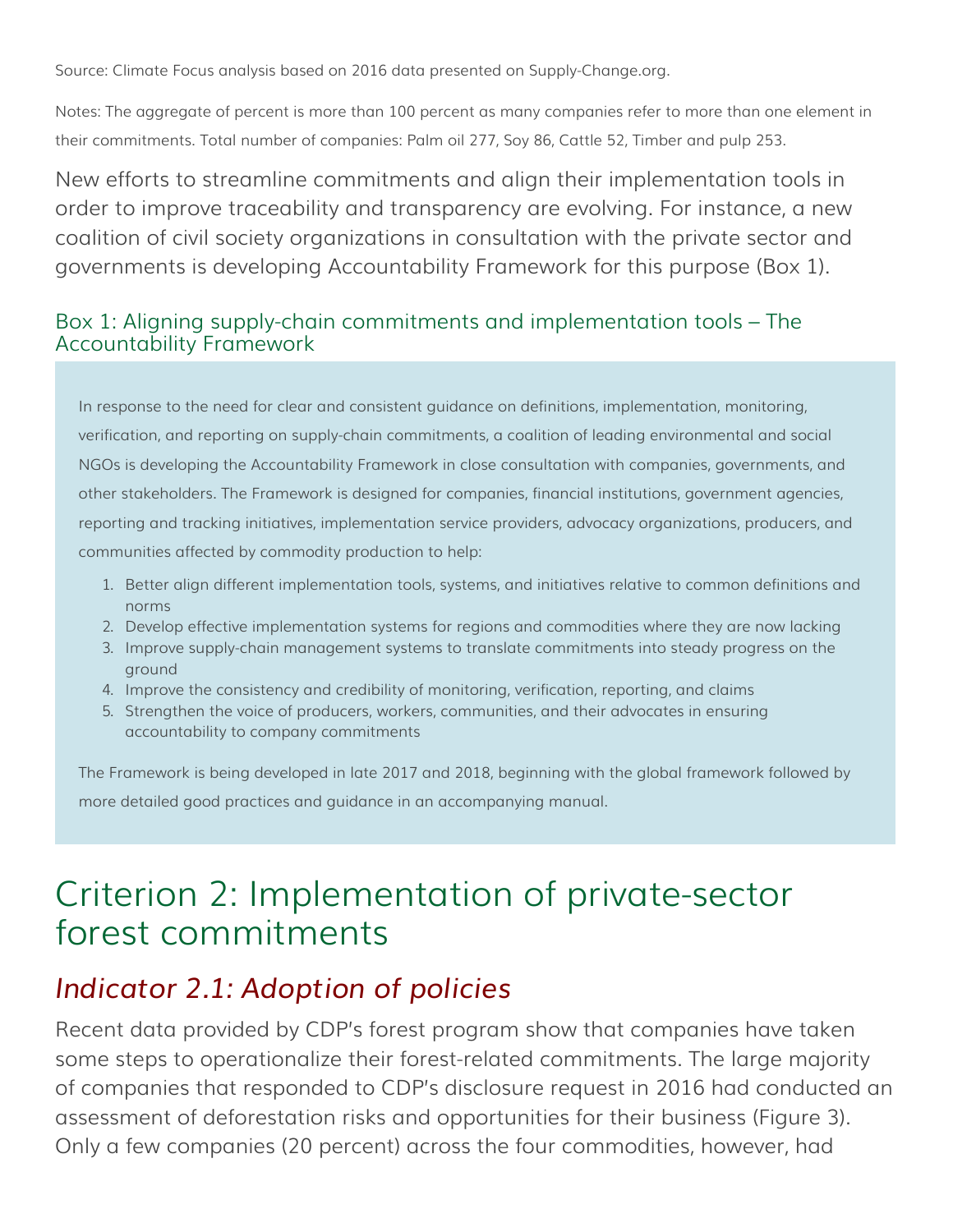assessed their risks in the longer term (six or more years into the future).

While many companies rely on certification schemes to meet their commitments, many have also adopted their own standards for producing or procuring commodities. In 2016, almost two-thirds of producers, processers, and traders across the four priority commodities had production standards in place. An even higher share of retail and manufacturing companies had procurement standards in place, but on average less than those that monitored compliance against their standards carried out supplier audits. While companies report working with their direct suppliers to improve the implementation of forest-related commitments, a smaller share of manufacturers and retailers provide capacity building and training (28 percent) and technical support (6 percent) to their suppliers.



#### Figure 3: Companies that have adopted policies or strategies

Source: Compiled by Climate Focus based on 2016 data provided by CDP's Forest Programme.

Notes: Total number of companies: 187. Companies included are those that responded through CDP's Forests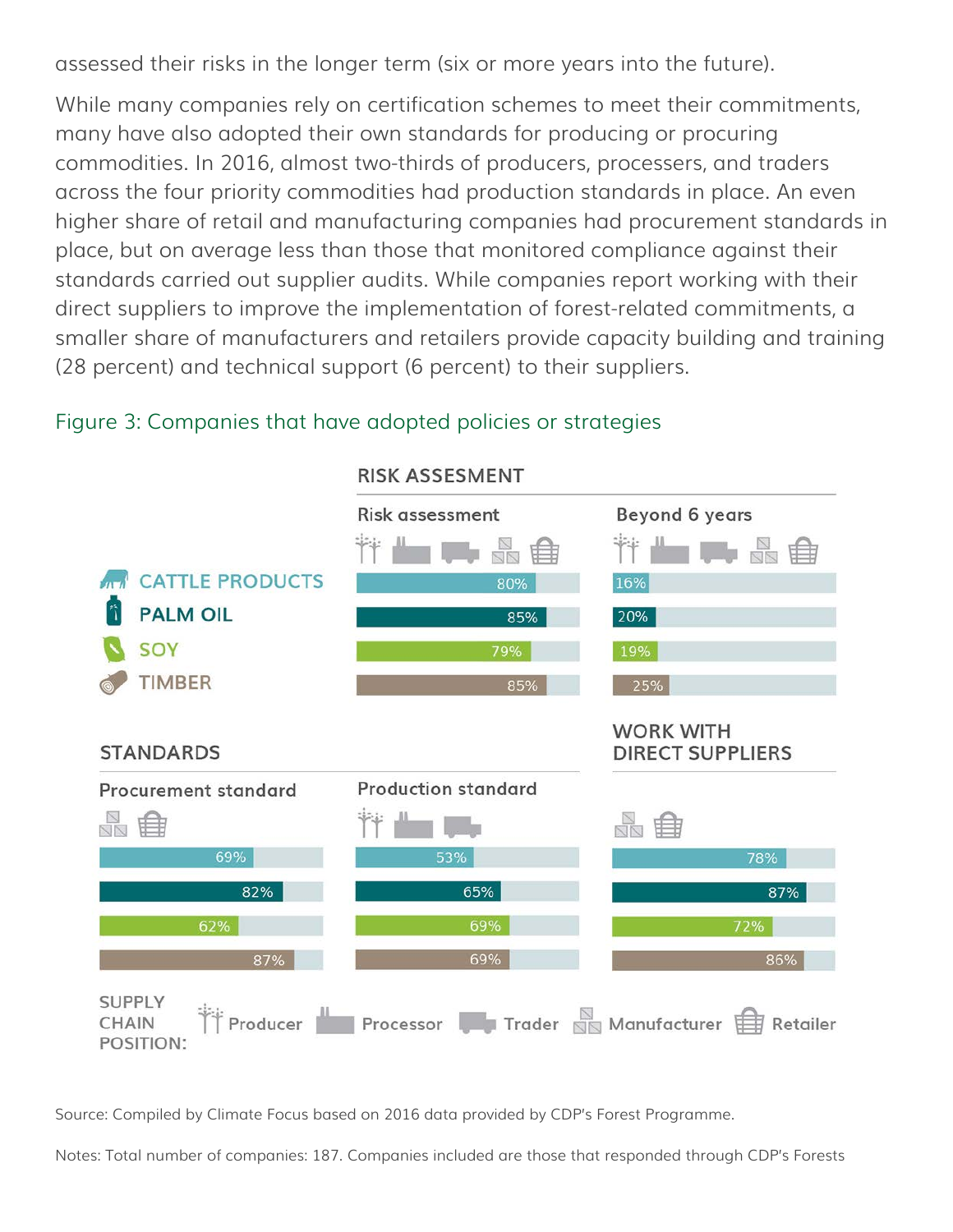### <span id="page-6-0"></span>*Indicator 2.2: Traceability and monitoring of commodity sourcing*

To monitor compliance with their own standards, the majority of companies have established traceability systems, which are integral to ensuring the transparency, accountability, and integrity of tracking commitments and disclosure. According to data provided by CDP, in 2016, 81 percent of producer companies had a traceability system in place across commodities (Figure 4), an improvement on 69 percent for 2015. For companies that operate further downstream and closer to the consumer, the rate remained practically unchanged at 71 percent. Traceability systems are slightly more advanced in the case of timber products, where demand-side legislation that mandates supply-chain monitoring is in place in the European Union and the United States.

#### Figure 4: Companies that have traceability and monitoring systems in place (percent)



#### MONITORING OF COMPLIANCE

Source: Compiled by Climate Focus based on 2016 data provided by CDP's Forest Programme.

Notes: Total number of companies: 187. Companies included are those that responded through CDP's Forests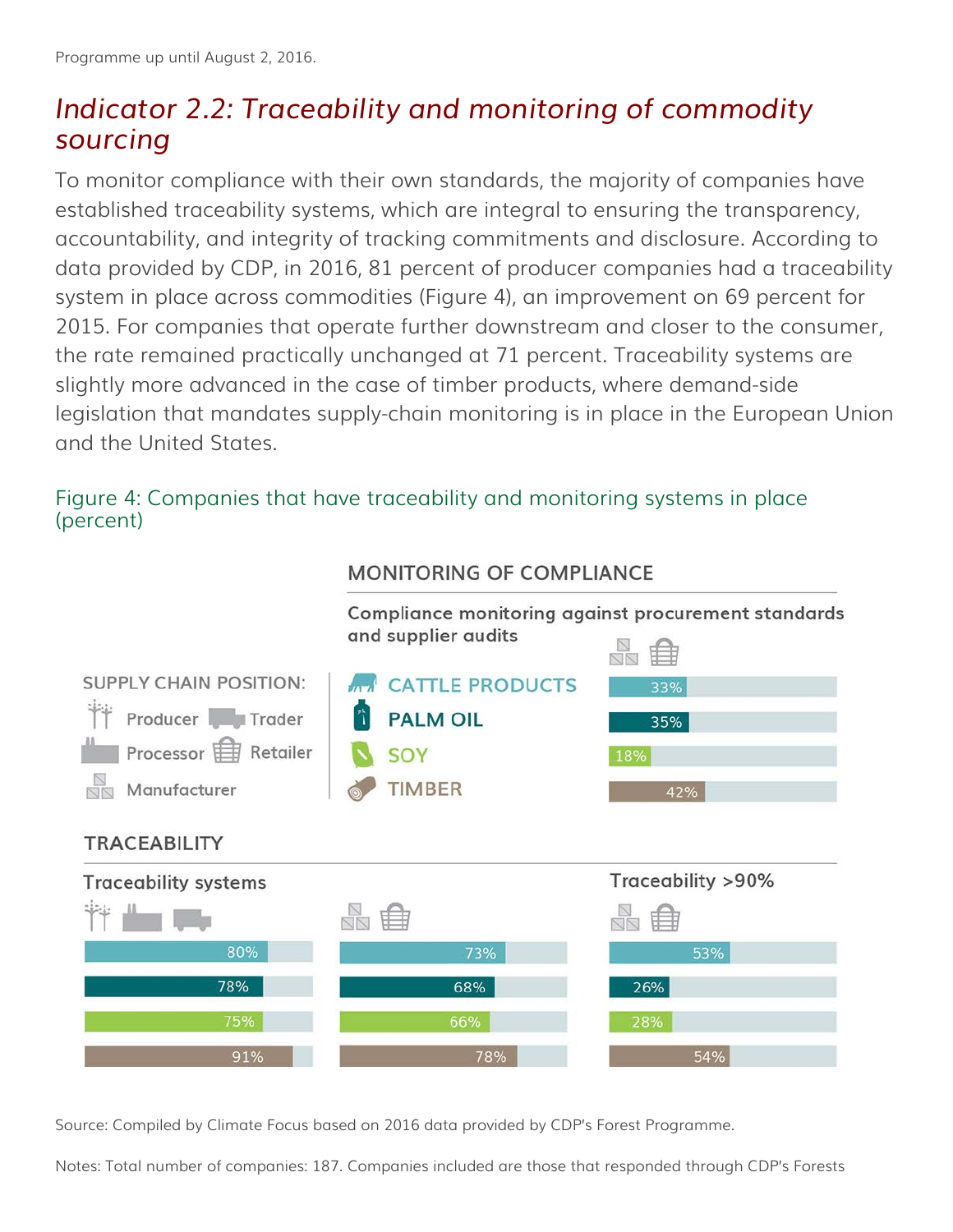Programme up until August 2, 2016.

A lack of clarity in the scope and definition of commitments makes defining progress on implementation difficult. For example, according to data provided by The Sustainability Consortium, more than half of companies were still unable to determine if their supply was free of converted HCV or High-Carbon-Stock (HCS) forests (Figure 5). Nonetheless, 343 companies – a 34 percent increase from 2015 – were able to exclude HCV/HCS sourcing for 75-100 percent of their supply. However, these companies operate mainly in the crop and dairy feed sectors, which includes commodity sourcing from countries without deforestation (e.g. the US).

#### Figure 5: Retail supplier companies reporting on the share of supply not coming from converted HCV or HCS forests



Source: Climate Focus compilation based on 2016 data provided by The Sustainability Consortium.

Notes: Retailers consolidated how surveys were distributed to paper and wood suppliers, which resulted in a decrease in the number of responses for some Key Performance Indicators (KPIs). The graph depicts the number of company responses to a KPI, therefore a company may be represented more than once for a single KPI. Retailers consolidated how surveys were distributed to paper and wood suppliers, which resulted in a decrease in the number of responses for some KPIs.

## <span id="page-7-0"></span>*Indicator 2.3: Reporting of progress*

<span id="page-7-1"></span>*Supply Change* found that companies' reporting and transparency efforts are gaining momentum.<sup>[\[4\]](#page-11-3)</sup> Progress information on companies' commitments is increasingly available, namely for over half (51 percent) of the commitments that *Supply Change* has consistently tracked over the past two years. While this is a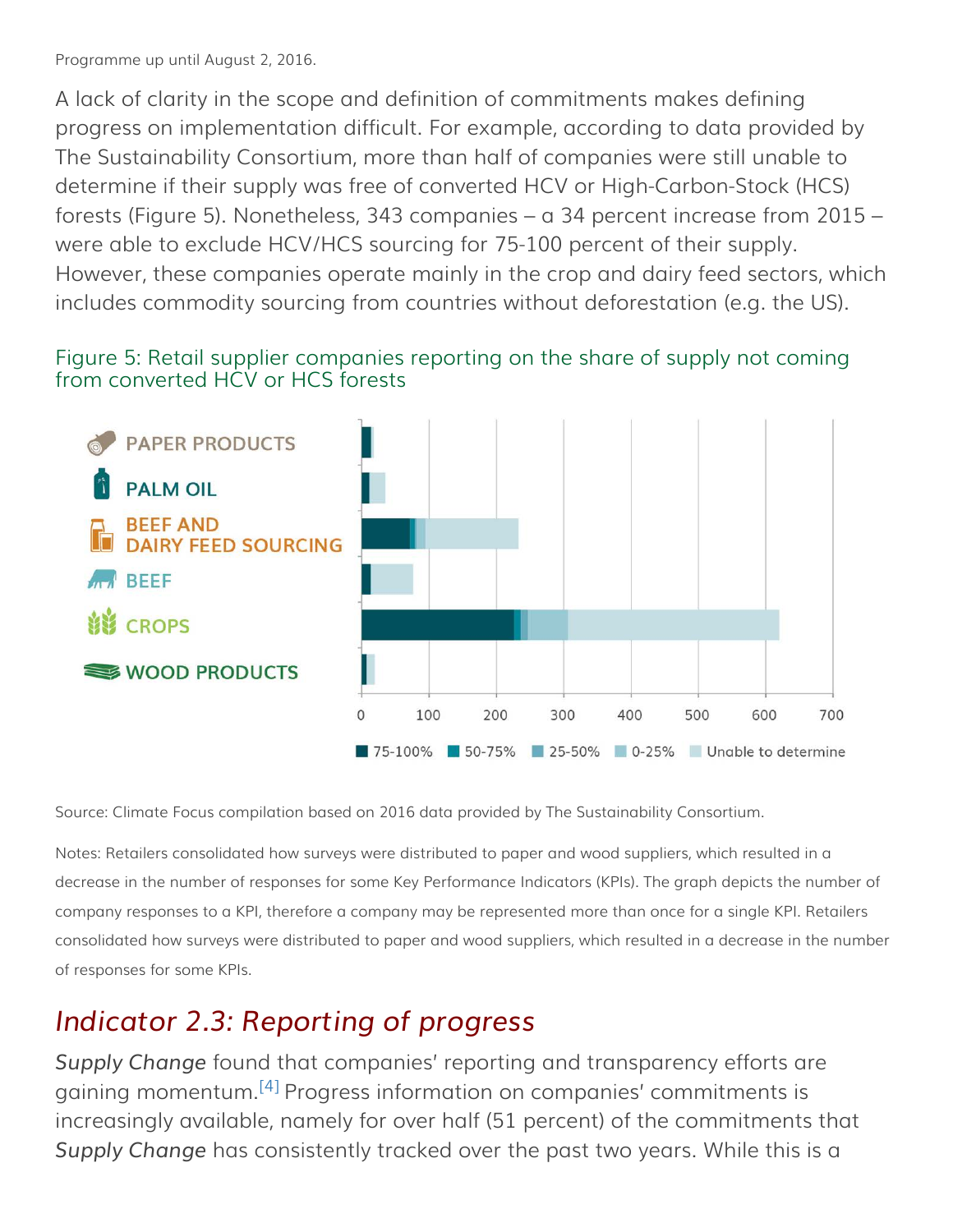<span id="page-8-2"></span>dramatic increase from *Supply Change's* 2016 findings, which found that progress information was available for only one in three (36 percent) of commitments, one fifth of all commitments are not accompanied by transparent progress reporting, and are considered to be "dormant".<sup>[\[5\]](#page-11-4)</sup> Dormant commitments are defined as those commitments whose target date has passed, or, commitments which were announced in 2015 or earlier and never had a target date.<sup>[\[6\]](#page-11-5)</sup>

## <span id="page-8-3"></span>Criterion 3: Support by financial institutions and the public sector

## <span id="page-8-0"></span>*Indicator 3.1: Forest policies by financial institutions*

<span id="page-8-4"></span>According to Forest 500, as of 2016, only a small number of the 150 financial institutions linked to Forest 500 companies are addressing deforestation risks in their portfolios, and about one-third have commitments associated with at least one of the big four commodities.<sup>[\[7\]](#page-11-6)</sup> Half of the commitments refer to the protection of priority forest types but remain vague and non-binding in their environmental, social and governance (ESG) requirements. Some investors are putting pressure on agribusiness companies through shareholder resolutions, calling on them to address forest risks and eliminate deforestation in their supply chains. Although banks in Asia that provide financial services to forest-risk sectors are starting to adopt safeguard policies and ESG guidelines, few apply them to their entire portfolio.<sup>[\[8\]](#page-11-7)</sup> Twelve banks, worth USD 10 trillion in assets, have committed to the Soft Commodities Compact within the Banking Environment Initiative and the Consumer Goods Forum.

### <span id="page-8-5"></span><span id="page-8-1"></span>*Indicator 3.2: Improvements in forest governance and public policies*

Many countries with a high prevalence of deforestation are in the process of setting up national or jurisdictional forest programs, often in the context of reducing emissions from deforestation and degradation (REDD+) initiatives. Efforts are also being made to address illegality and tenure issues. Though the lack of enforcement of laws governing forests remains a significant barrier to the successful implementation of commitments, recent advancements point to progress.

Initiatives at the jurisdictional or landscape levels provide opportunities to consolidate various supply chain sustainability efforts, and the number and variety of jurisdictional initiatives continue to grow. For example, the Produce, Conserve, Include strategy is a is a multi-stakeholder coalition of government of Mato Grosso,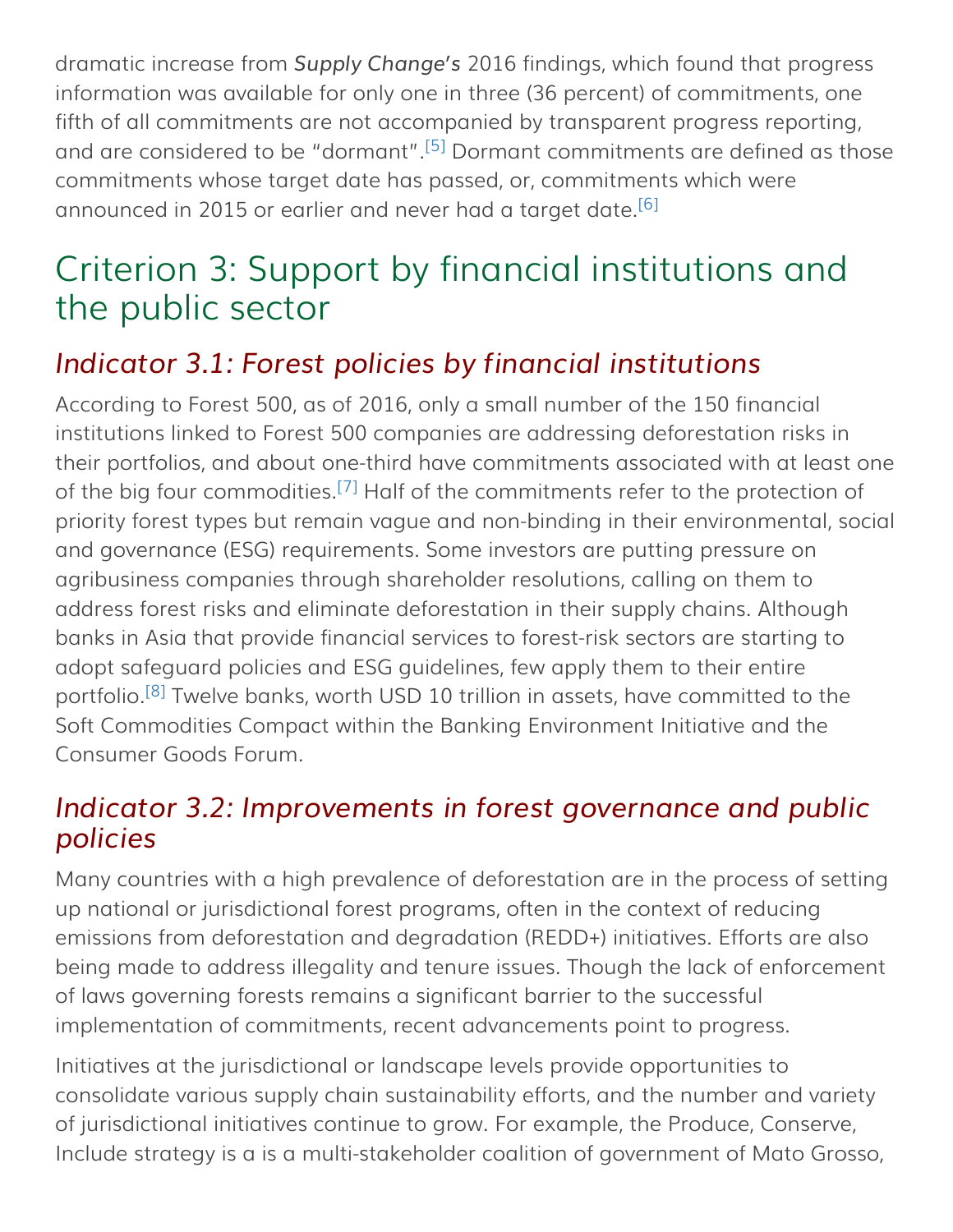<span id="page-9-1"></span>private companies, and civil society organizations.<sup>[\[9\]](#page-11-8)</sup> The coalition aims to eradicate illegal deforestation while improving agricultural activity and improving local livelihoods. In Indonesia, the South Sumatra Eco-Region Alliance/Partnership Consortium for Landscape Management works to align company commitments with national commitments to address deforestation, climate change impacts, and wildfires in the region. [\[10\]](#page-11-9)

## <span id="page-9-2"></span>Criterion 4: Impact on deforestation

### <span id="page-9-0"></span>*Indicator 4.1: Reduction of deforestation associated with a particular commodity*

There are currently no available data on Criterion 4, but new tools are being developed and refined that may provide answers within the next couple of years. However, at least some initiatives work towards providing answers on direct deforestation impact: (1) Global Forest Watch–Commodities and (2) Transparency for Sustainable Economies (Trase) have established complementary platforms to monitor commercial agriculture's deforestation impacts over time.

#### *Data development #1: Global Forest Watch–Commodities tool for overlapping commodity data with deforestation trends*

GFW–Commodities is a dynamic online forest monitoring and alert system that breaks down satellite data into mosaics and overlays it with open-sourced commodity data. Over the next couple of years, GFW–Commodities will add more commodity data to enable global measurement of deforestation by commodity type. Another iteration, GFW PRO, will soon be available, which will enable banks to track deforestation and fire alerts on specific client production areas.

#### *Data development #2: New supply-chain transparency platform*

Trase is an innovative platform [\(trase.earth](http://trase.earth/)) that maps the supply chains of globally traded agricultural commodities, linking regions of production to countries of import, via the individual companies that export and import a particular traded commodity. In doing so, Trase connects downstream supply chain actors to the impacts and opportunities associated with commodity production, enabling greater accountability, improved monitoring, and ultimately progress towards ambitious sustainability goals. Having launched in November 2016 with a focus on the Brazilian soy trade, Trase aims to cover over 70 percent of the total traded volume of forest risk commodities by 2020.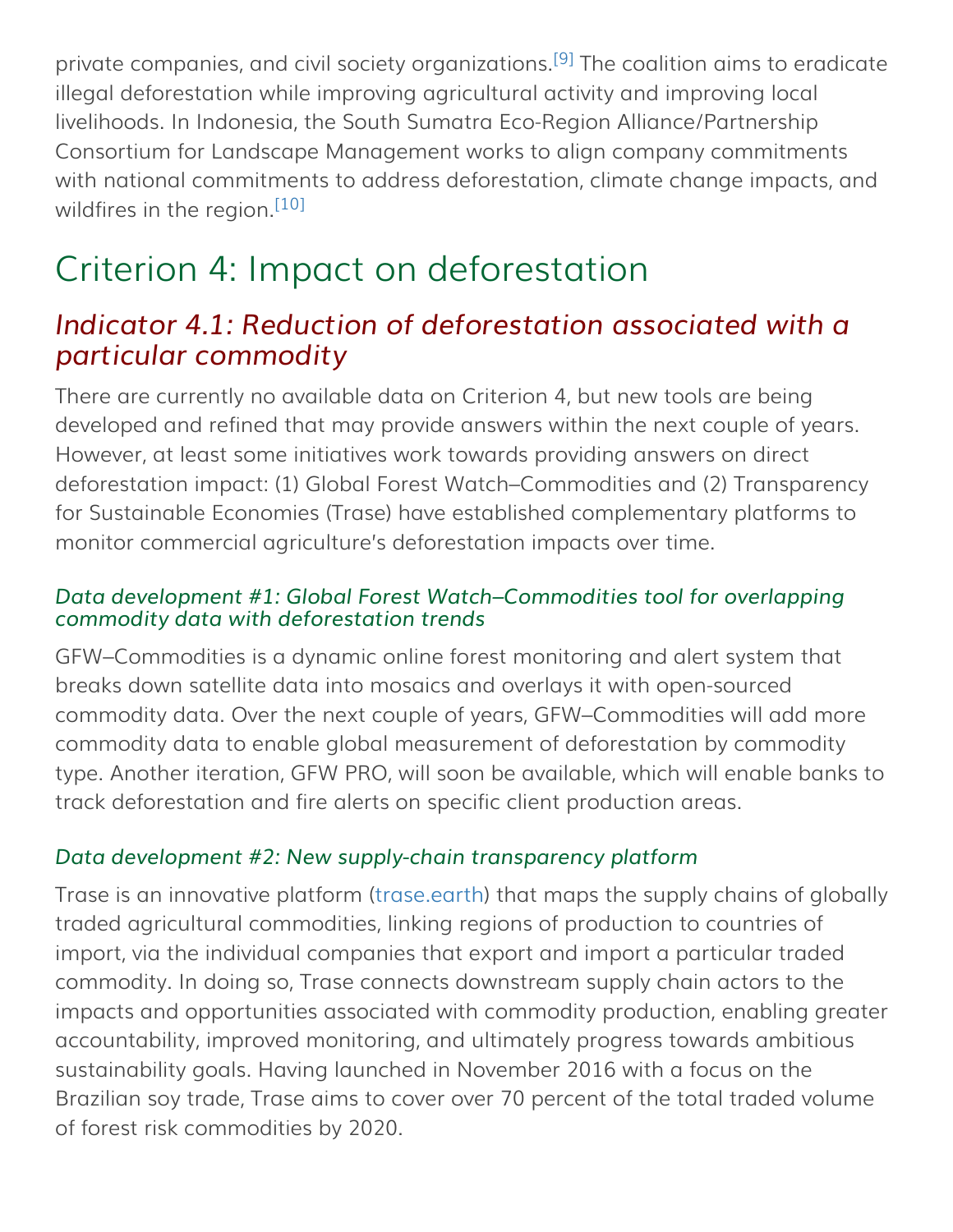#### Box 2: Case study – Brazilian soy exports linked to deforestation

Trase enables interested stakeholders to explore the sourcing regions of particular supply chain actors, and to identify the sustainability risks and opportunities to which they are linked.

Figure 6 depicts the Trase model for Brazilian soy, with supply chain flows colored in green or red depending on whether the exporting company has a zero deforestation commitment. It reveals that the top three exporters have made commitments to eliminate deforestation across their entire supply chains, whilst others have made geographically specific pledges under the Amazon Soy Moratorium.

Exploring the data behind this diagram reveals that 42 percent of the soy exported from Brazil in 2015 was covered by a zero deforestation commitment of some kind. What's more Trase data reveals that 97 thousand hectares of deforestation that could be attributable to soy expansion in 2015 was associated with the sourcing regions of trading companies that have a zero deforestation commitment.

#### $\overline{a}$ **Brazil** - Soy  $All$  $2014 -$ Q Maximum Soy Deforestation Zero Deforestation Commit... 0 Summary MUNICIPALITY EXPORTER **IMPORTER COUNTRY** BAIXA<br>GRANDE DO FORMOSA DO LUIS EDUAR. URUCUI Company SAO DESIDE Company SANTA FILO<br>PEIXE<br>BARREIRAS<br>CURRAIS<br>CASEARA BRAZIL Company Compan Company Company Company OTHER otura CHINA OTHER NETHERLANDS Domestic<br>Innsomnting Domestic SPATH SERMANY THAILAND **INITED STA.** OTHER MAXIMUM SOY DEFORESTATION  $\frac{\Box^{(i)}}{\Box^{(i)}}$

#### Figure 6: Trase for Brazilian soy recolored by exporter zero-deforestation commitments

Source: Data and screenshot provided by Trase, modified.

Authors: Franziska Haupt, Haseebullah Bakhtary, Alan Kroeger, and Ingrid Schulte (Climate Focus) with contributions from Stephen Donofrio (Forest Trends), Rafel Servent and Morgan Gillespy (CDP), Toby Gardner and Ben Ayre (Trase), Jeff Milder and Adrienne Stork (Rainforest Alliance), and Christy Melhart Slay (The Sustainability Consortium)